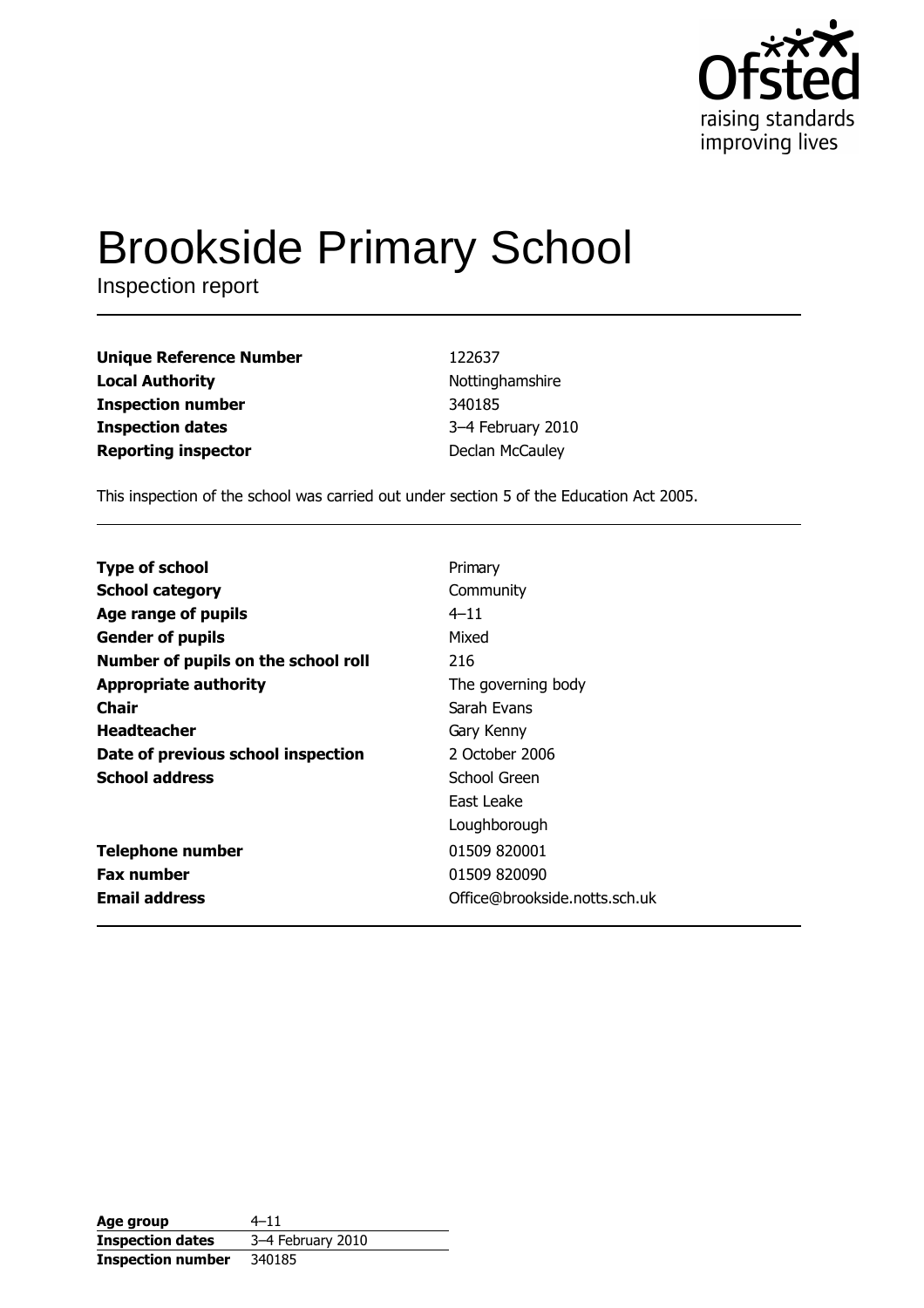The Office for Standards in Education, Children's Services and Skills (Ofsted) regulates and inspects to achieve excellence in the care of children and young people, and in education and skills for learners of all ages. It regulates and inspects childcare and children's social care, and inspects the Children and Family Court Advisory Support Service (Cafcass), schools, colleges, initial teacher training, work-based learning and skills training, adult and community learning, and education and training in prisons and other secure establishments. It rates council children's services, and inspects services for looked after children, safequarding and child protection.

Further copies of this report are obtainable from the school. Under the Education Act 2005, the school must provide a copy of this report free of charge to certain categories of people. A charge not exceeding the full cost of reproduction may be made for any other copies supplied.

If you would like a copy of this document in a different format, such as large print or Braille, please telephone 08456 404045, or email enquiries@ofsted.gov.uk.

You may copy all or parts of this document for non-commercial educational purposes, as long as you give details of the source and date of publication and do not alter the documentation in any way.

Royal Exchange Buildings St Ann's Square Manchester M2 7LA T: 08456 404045 Textphone: 0161 618 8524 E: enquiries@ofsted.gov.uk W: www.ofsted.gov.uk © Crown copyright 2010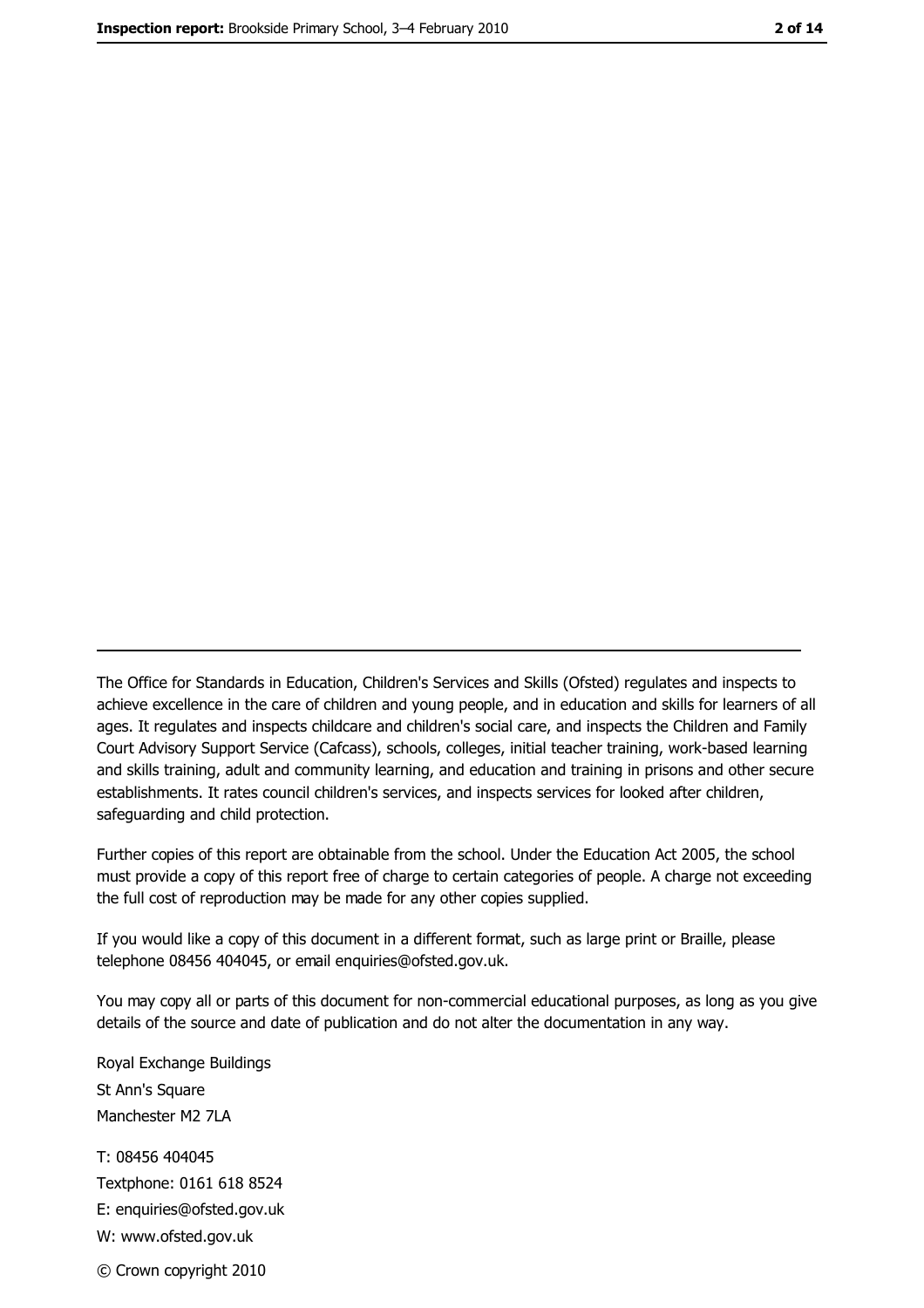# **Introduction**

This inspection was carried out by three additional inspectors. The inspectors spent the majority of their time looking at learning. They visited 18 lessons, and held meetings with the Chair of the Governing Body, staff, and groups of pupils and parents. They observed the school's work and looked at the school's documentation relating to safeguarding, its improvement plans, reports on its work, governing body minutes and records of pupils' progress. They considered the responses in questionnaires from staff, pupils and 92 parents and carers.

The inspection team reviewed many aspects of the school's work. It looked in detail at the following aspects:

- the quality of teaching and its impact on the progress made by pupils in Key Stages  $\blacksquare$  $1$  and  $2$
- the impact of the monitoring carried out by the middle leaders in their subjects  $\blacksquare$
- how effectively the school leaders are working to ensure consistency in the quality  $\blacksquare$ of teaching throughout the whole school
- how well assessment is used to support pupils in their learning.  $\blacksquare$

# Information about the school

The school is a smaller than average sized primary school located between Nottingham and Loughborough. A very small minority of pupils come from minority ethnic backgrounds. The proportion of pupils eligible for free school meals is below average. A few pupils have special educational needs and/or disabilities.

The school has gained many awards including the National Healthy Schools Status, Activemark, Sportsmark, International Schools, Dyslexia Friendly Status and the Basic **Skills Quality Mark.**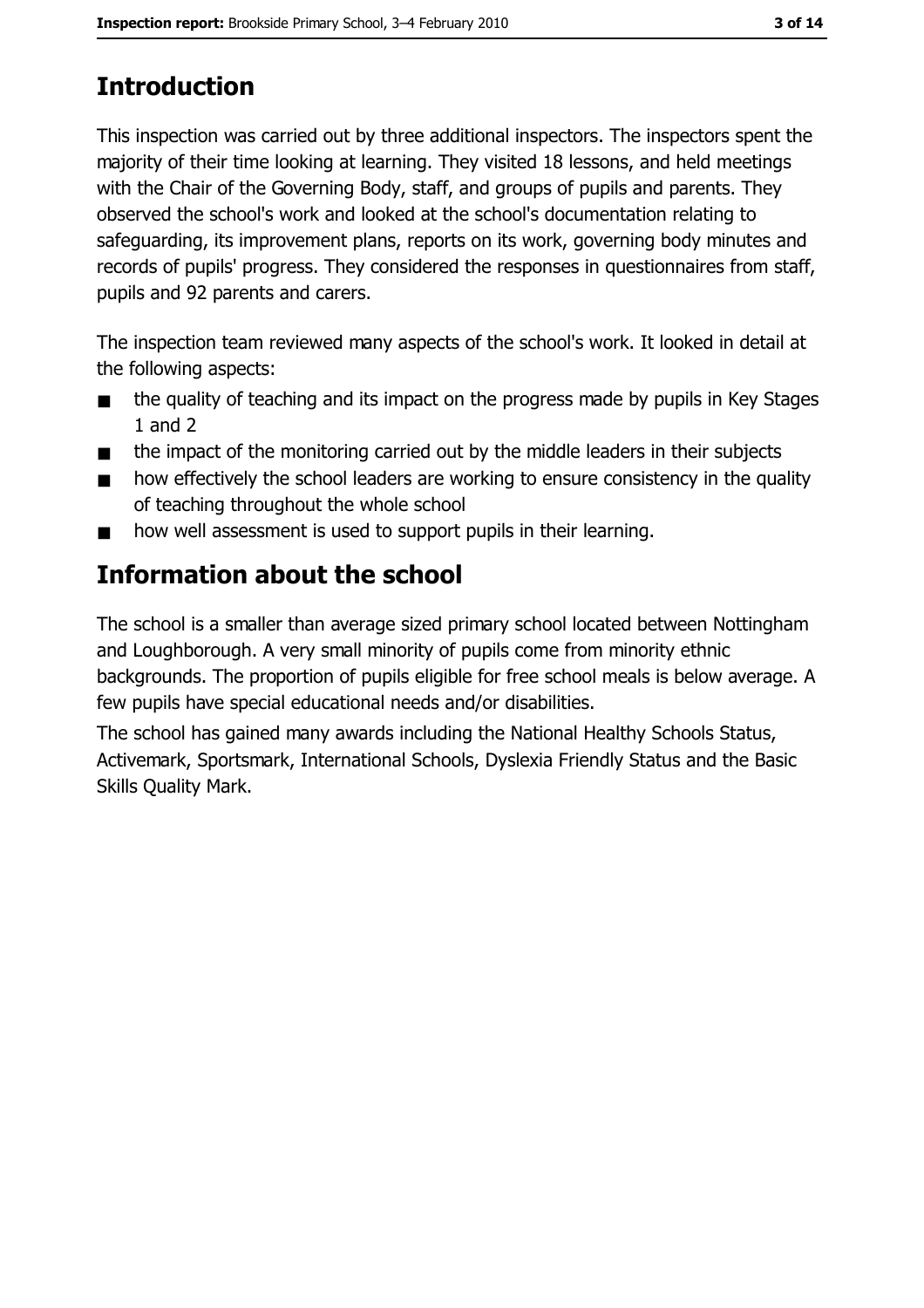## **Inspection judgements**

## Overall effectiveness: how good is the school?

#### The school's capacity for sustained improvement

## **Main findings**

Brookside is a very welcoming and happy school which provides a good education. It is improving quickly under the headteacher's good leadership and the vast majority of parents and carers are pleased with their children's experiences of school. Pupils are provided with good opportunities to learn in a very safe environment. There have been many improvements since the last inspection. Teaching is improving and the vast majority of pupils are making good progress in many lessons. However, there are still some inconsistencies in teachers' use of assessment and the amount of challenge they provide, particularly at the start of Key Stage 2. As a result, pupils' progress slows because they are not taking an active enough part in lessons and improving their learning. Further work is now needed to ensure that all teaching is of the consistently high quality evident in the Early Years Foundation Stage and at the end of Key Stage 2. By the end of Year 6, pupils' attainment is about the national average. The use of information and communication technology (ICT) by pupils and in lessons is underdeveloped.

The school's self-evaluation procedures provide the senior leaders with accurate knowledge of where improvements are needed. Collectively, the governing body and headteacher are well focused on further improving pupils' attainment and progress. They have rightly introduced strategies to develop the importance of key staff leading improvement in specific subjects in order to provide increased challenge for all pupils. Middle leaders have been given responsibility for undertaking rigorous monitoring of their subjects and this has contributed to recent improvements.

## What does the school need to do to improve further?

- Improve the progress made by pupils in English and mathematics in Key Stage 2  $\blacksquare$ by:
	- ensuring greater consistency in the quality of teaching so that there is  $\equiv$ increased challenge for all pupils
	- improving the pace of lessons to ensure that all pupils are engaged fully in  $\overline{\phantom{m}}$ learning and make consistently good progress throughout school
	- enabling all teachers to use marking consistently to identify the next steps in learning for all pupils
	- making sure that all teachers allow greater opportunities for pupils to engage in active learning activities during the majority of lessons.
- Use ICT more effectively throughout the whole school to fully engage all pupils in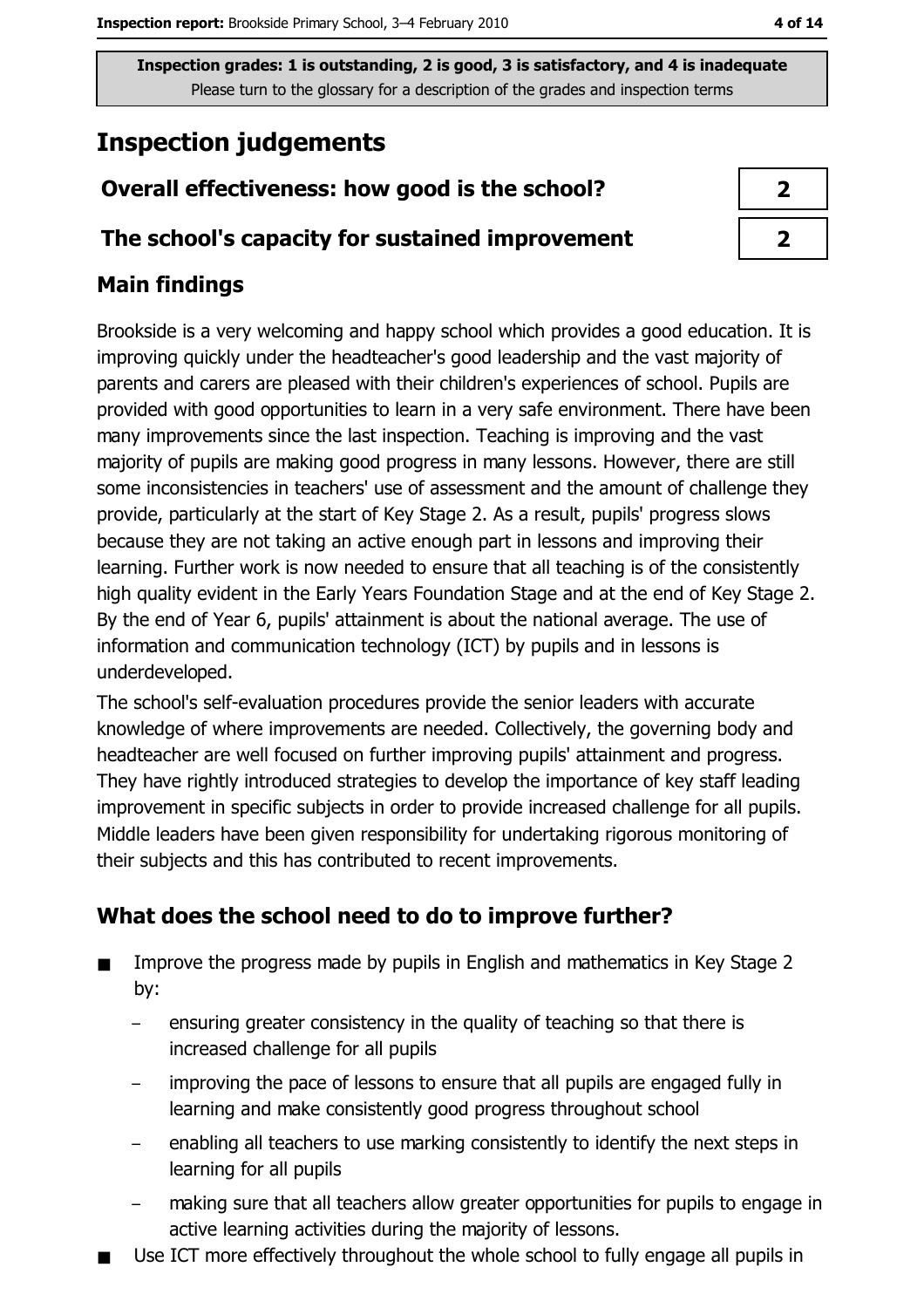learning by:

- ensuring all teachers consistently use ICT in their teaching
- making sure that pupils build appropriately upon prior learning in ICT as they progress through the school
- providing opportunities for pupils to use appropriate software packages as part of their everyday learning
- making greater use in lessons of multimedia clips to stimulate learning
- using ICT to embrace learning across the curriculum  $\equiv$
- establishing the starting point and tracking the progress made by pupils in learning new ICT skills.

#### **Outcomes for individuals and groups of pupils**

Pupils are resoundingly positive about their school and enjoy being involved in aspects of school life. They particularly enjoy exciting interactive lessons that help them to learn. Attainment at the end of Year 6 is about the national average in English and mathematics. In most of the lessons observed, pupils made good progress and achieved the challenging targets expected of them. In the majority of lessons, activities are planned well to meet the individual needs of the pupils. Support for pupils with special educational needs and/or disabilities is good. In many classes teaching assistants have a good understanding of these pupils' needs enabling them to make good progress.

Pupils are caring and very supportive of others; they behave well at all times. The school is successful in encouraging pupils to adopt healthy lifestyles. By growing vegetables in the school garden and providing them for cooking in the kitchen, pupils actively consider the importance of sustainability and eating healthily. A broad range of activities are run after school and the take up by pupils is extremely high. Pupils say that they feel extremely safe and well-cared for at school. They are exceedingly confident that they can talk to adults if they have any concerns and that these will be resolved promptly. They enjoy taking on responsibilities and participate enthusiastically in fund-raising activities to help those less fortunate than themselves. Pupils were recently involved in raising money for victims of the earthquake in Haiti. The school council is very active and contributes successfully to the life of the school. Pupils' attendance is above average and, as a result of their good grounding in basic literary and numeric skills, they are prepared well for their future. Pupils' spiritual, moral, social and cultural development is good. They are considerate of others' feelings and emotions and reflect well on moral dilemmas. For example, in an assembly, pupils considered the need to be respectful of others no matter what their ethnic background.

These are the grades for pupils' outcomes

 $\overline{\mathbf{2}}$ 

The grades for attainment and attendance are: 1 is high; 2 is above average; 3 is broadly average; and 4 is low.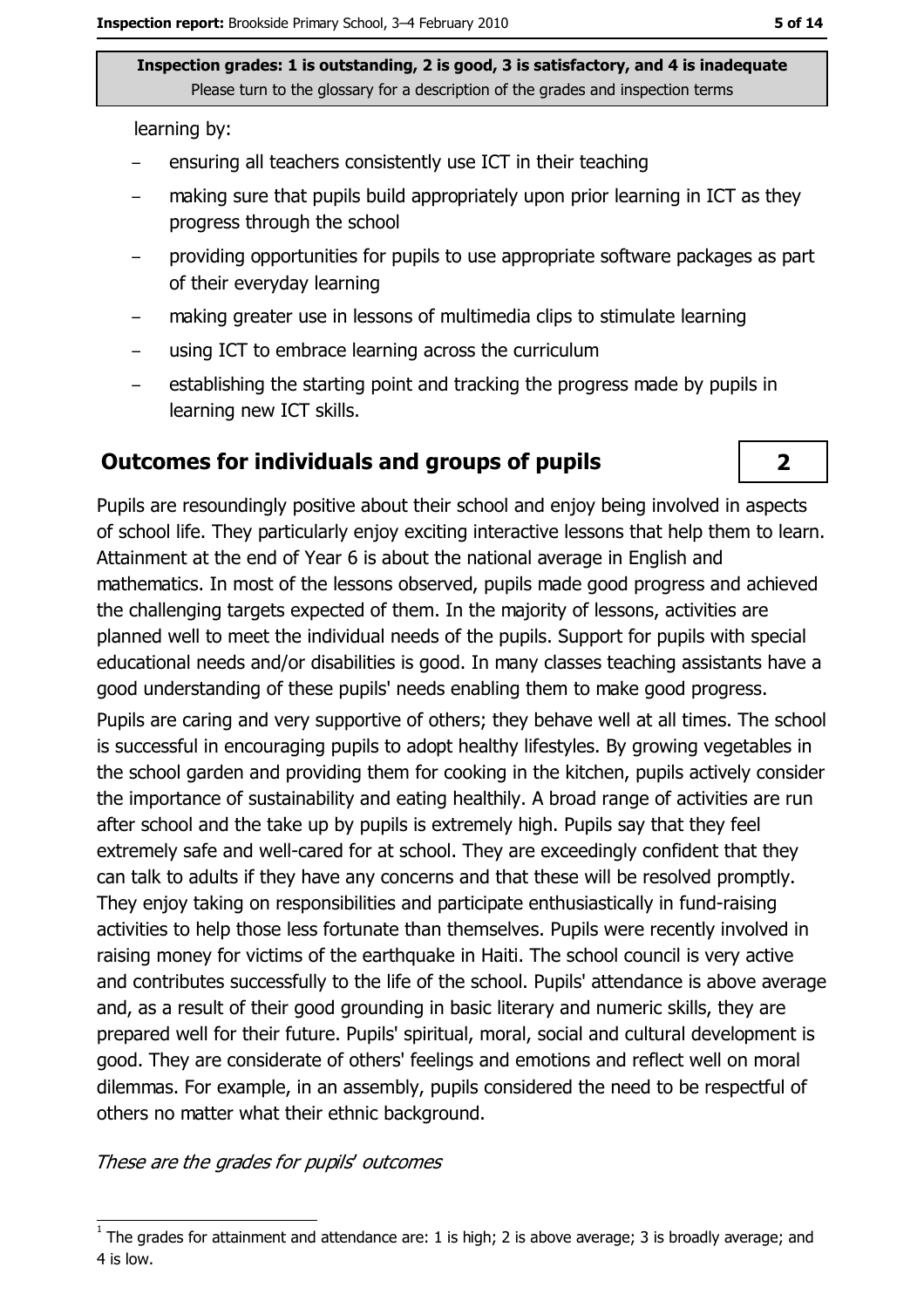| ۰.<br>× | ۰. |  |
|---------|----|--|
|         |    |  |

| Pupils' achievement and the extent to which they enjoy their learning                                                     |                         |
|---------------------------------------------------------------------------------------------------------------------------|-------------------------|
| Taking into account:<br>Pupils' attainment <sup>1</sup>                                                                   | 3                       |
| The quality of pupils' learning and their progress                                                                        | $\overline{2}$          |
| The quality of learning for pupils with special educational needs and/or<br>disabilities and their progress               | $\overline{2}$          |
| The extent to which pupils feel safe                                                                                      | 1                       |
| <b>Pupils' behaviour</b>                                                                                                  | $\overline{\mathbf{2}}$ |
| The extent to which pupils adopt healthy lifestyles                                                                       | 1                       |
| The extent to which pupils contribute to the school and wider community                                                   |                         |
| The extent to which pupils develop workplace and other skills that will<br>contribute to their future economic well-being | $\overline{\mathbf{2}}$ |
| Taking into account:                                                                                                      | $\mathcal{P}$           |
| Pupils' attendance <sup>1</sup>                                                                                           |                         |
| The extent of pupils' spiritual, moral, social and cultural development                                                   | 2                       |

#### How effective is the provision?

In the best lessons teachers maintain a good pace of learning throughout and ensure that activities are matched well to pupils' abilities. In many lessons teachers use questioning skills very effectively to provide challenge for pupils. This helps teachers understand the impact of their teaching on pupils' learning. Information communication technology is used in a few of these lessons to very good effect, inspiring pupils' enthusiasm for learning. When teaching is less effective, planning does not always allow all pupils to make as much progress as they could. Most teachers assess how the pupils are learning and the progress they are making using a range of effective processes. Target books contain detailed information about National Curriculum levels in a language which pupils understand so that they can be used to monitor the progress they are making.

Marking of pupils' work is satisfactory overall. At its best, marking is used very effectively to identify the next steps which pupils must take to improve their work. Some pupils are even involved in effectively assessing the work of their peers. In a few classes, marking is not so well focused on improvement.

Boys' and girls' needs are met well within all classes because the curriculum has been designed with their interests in mind. The school has accurately identified the need to develop ICT has a tool to promote more effective learning. In a few classes teachers use ICT to its full potential to motivate and engage pupils in learning, but it would appear it is not used consistently by pupils throughout school. Good opportunities are provided for pupils to reflect on aspects of their learning, particularly through the social and emotional aspects of learning programme and the provision for personal social and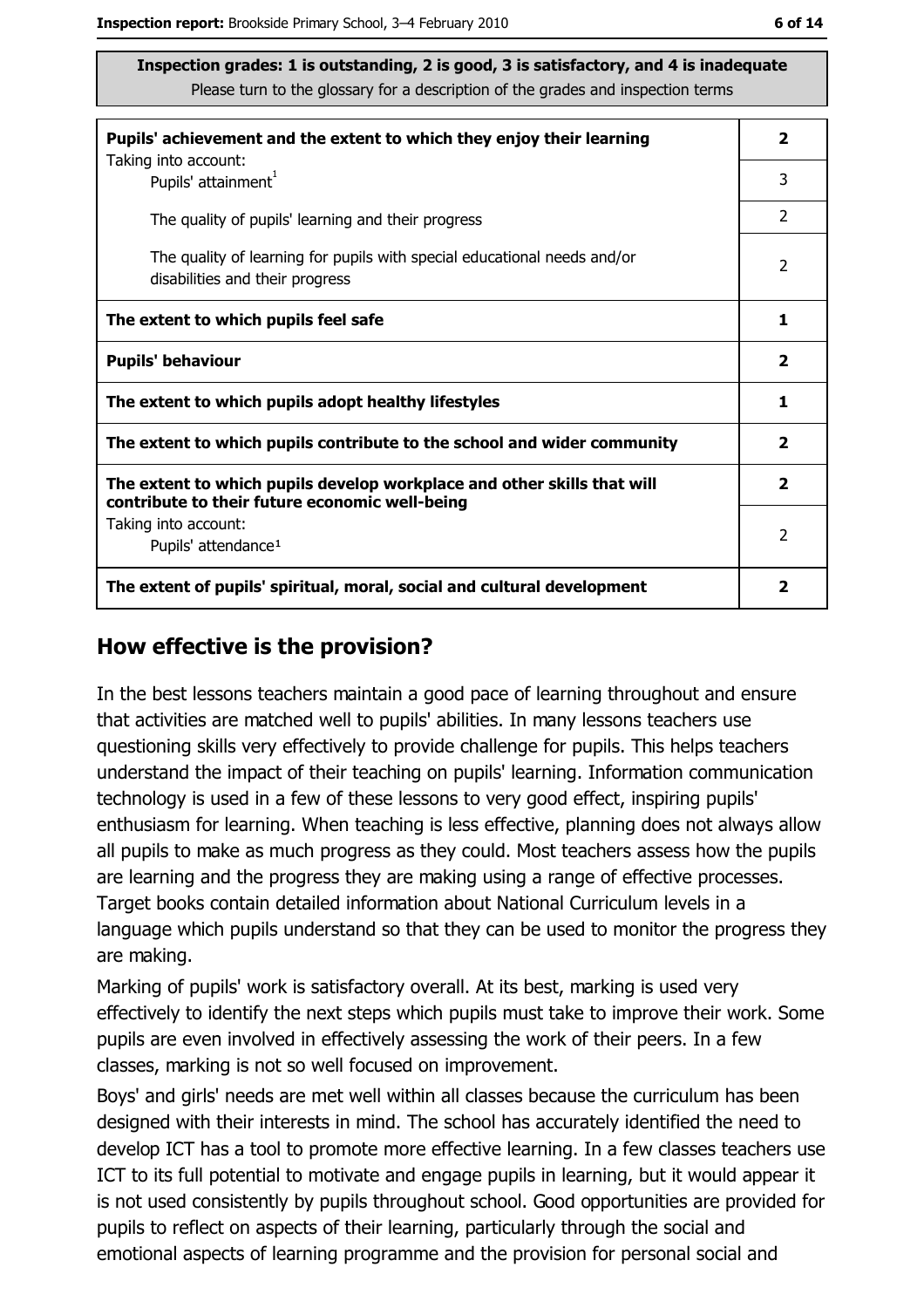health education. A good range of visits, visitors and after-school clubs enhance the curriculum well. Staff at the school know the pupils well and take good care of them. Pupils with special educational needs and/or disabilities are particularly well supported through very effective tracking and monitoring processes. Transition arrangements between key stages and year groups work smoothly because of careful liaison between staff.

These are the grades for the quality of provision

| The quality of teaching                                                                                    |  |
|------------------------------------------------------------------------------------------------------------|--|
| Taking into account:<br>The use of assessment to support learning                                          |  |
| The extent to which the curriculum meets pupils' needs, including, where<br>relevant, through partnerships |  |
| The effectiveness of care, guidance and support                                                            |  |

#### How effective are leadership and management?

The leaders of the school, including the governing body, are motivated to improve the quality of education being provided and improve pupils' progress further. They have an accurate picture of the school's strengths and the areas where improvement is needed. The school's improvement plan sets out improvement priorities which are clearly identified and relevant to school improvement. These have been discussed in detail by all those involved in bringing about the improvements. Although the school's senior leadership team is relatively new, it has established a track record in improving attendance between 2007 and 2009. Progress made by pupils in Year 3 and Year 4 has also shown a year on year increase since 2007. The monitoring of teaching and learning is carried out rigorously by subject leaders and senior leaders. Effective strategies to evaluate the quality of work in classrooms have been implemented and used to identify areas for improvement. There is evidence that the work of subject leaders on improving the quality of learning is having a positive impact on pupils' progress. The governing body has a thorough understanding of the workings of the school. Governors have put in place rigorous procedures which enable them to hold the school fully to account for its work. The governing body is both supportive and challenging in its relentless drive for improving the school. Governors discharge their responsibilities effectively. They work closely with the school to ensure that procedures of the highest quality are in place to keep all pupils safe.

The school works well with a range of partners to support the learning and well-being of pupils. Relationships with parents and carers are good, and this was very apparent when inspectors spoke with a number of them on the playground. The school seeks the views of parents and carers and acts upon them. Its website and mobile phone text messaging service demonstrates the commitment to working closely with parents and carers by sharing information to benefit the pupils' development. The school recognises its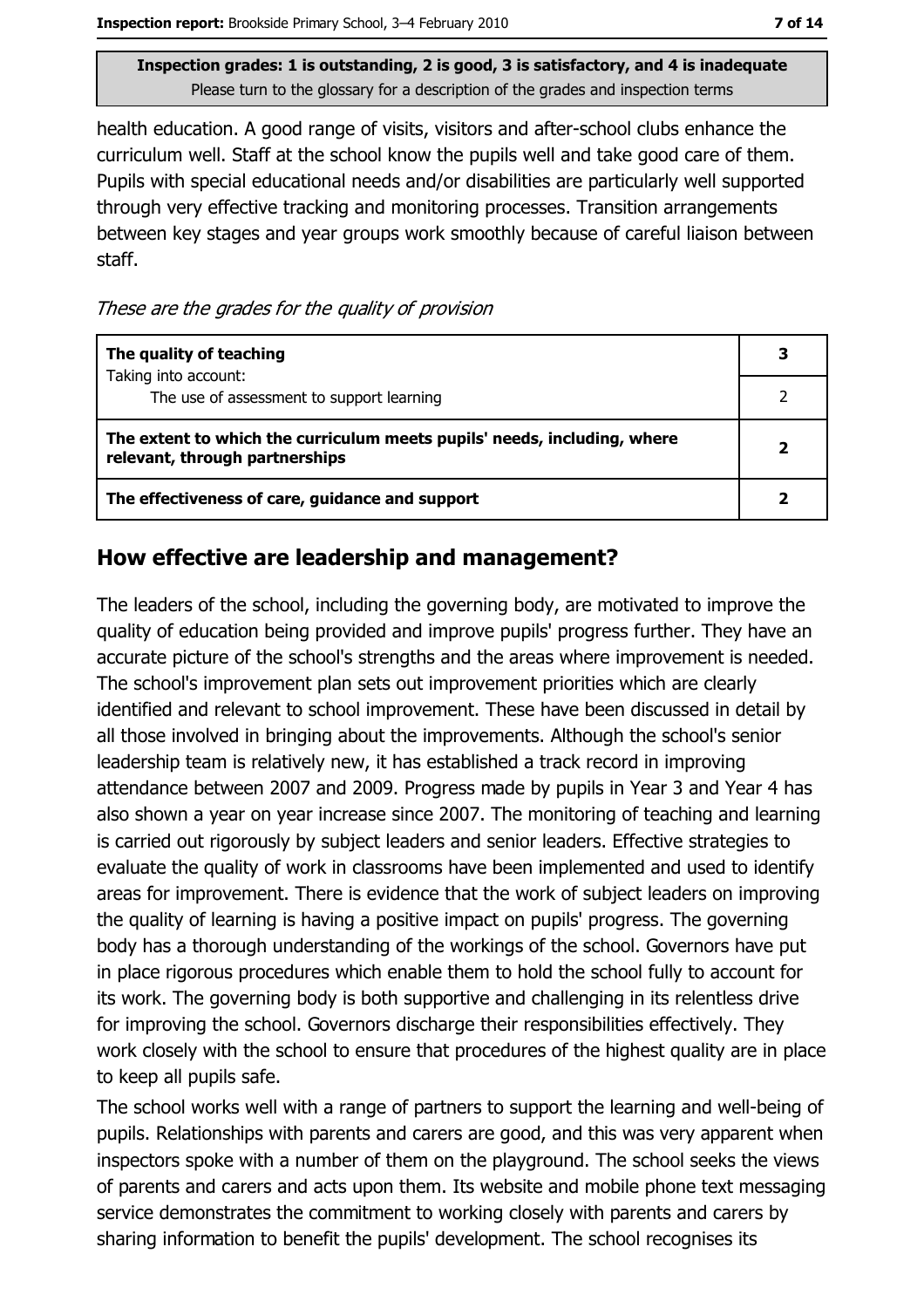responsibilities for promoting full equality of opportunity and ensures that all pupils have equal chances to succeed in their education. It has a sound understanding of its own community and has plans in place to develop its understanding of the wider national and international communities. The positive impact of these plans is already apparent in school. The school is seen as an important part of the local community. It is resourced well overall and this has a positive impact on the standards attained by pupils.

These are the grades for leadership and management

| The effectiveness of leadership and management in embedding ambition and<br>driving improvement                                                                     | 2                       |
|---------------------------------------------------------------------------------------------------------------------------------------------------------------------|-------------------------|
| Taking into account:<br>The leadership and management of teaching and learning                                                                                      | 2                       |
| The effectiveness of the governing body in challenging and supporting the<br>school so that weaknesses are tackled decisively and statutory responsibilities<br>met | 2                       |
| The effectiveness of the school's engagement with parents and carers                                                                                                | $\mathbf{2}$            |
| The effectiveness of partnerships in promoting learning and well-being                                                                                              | $\overline{\mathbf{2}}$ |
| The effectiveness with which the school promotes equality of opportunity and<br>tackles discrimination                                                              | 2                       |
| The effectiveness of safeguarding procedures                                                                                                                        | 1                       |
| The effectiveness with which the school promotes community cohesion                                                                                                 | 2                       |
| The effectiveness with which the school deploys resources to achieve<br>value for money                                                                             | 2                       |

## **Early Years Foundation Stage**

The Early Years Foundation Stage team are highly skilled at helping children adjust to the school's routines and they settle very quickly and feel at home. When starting in the Reception class, children's skills and experiences are in line with those expected. The classroom is organised and planned well to provide an effective stimulating and lively learning environment in which children want to learn. Different activities are tailored carefully to ensure that all children experience a well-structured learning programme. There are opportunities for the free flow of play between the classroom and outside. Children feel safe in their learning environment. Play is an important focus for learning in this Early Years Foundation Stage and the children enjoy sharing resources and developing social skills. Good attention is given to making healthy choices and children are given opportunities to select healthy drinks and snacks. The teachers involved in leading the Early Years Foundation Stage have a shared vision and passion for the development needs of children. The leadership of these key staff is effective because the staff work well together as a team, closely monitoring and recording children's development. This ensures that they have a very good understanding of how much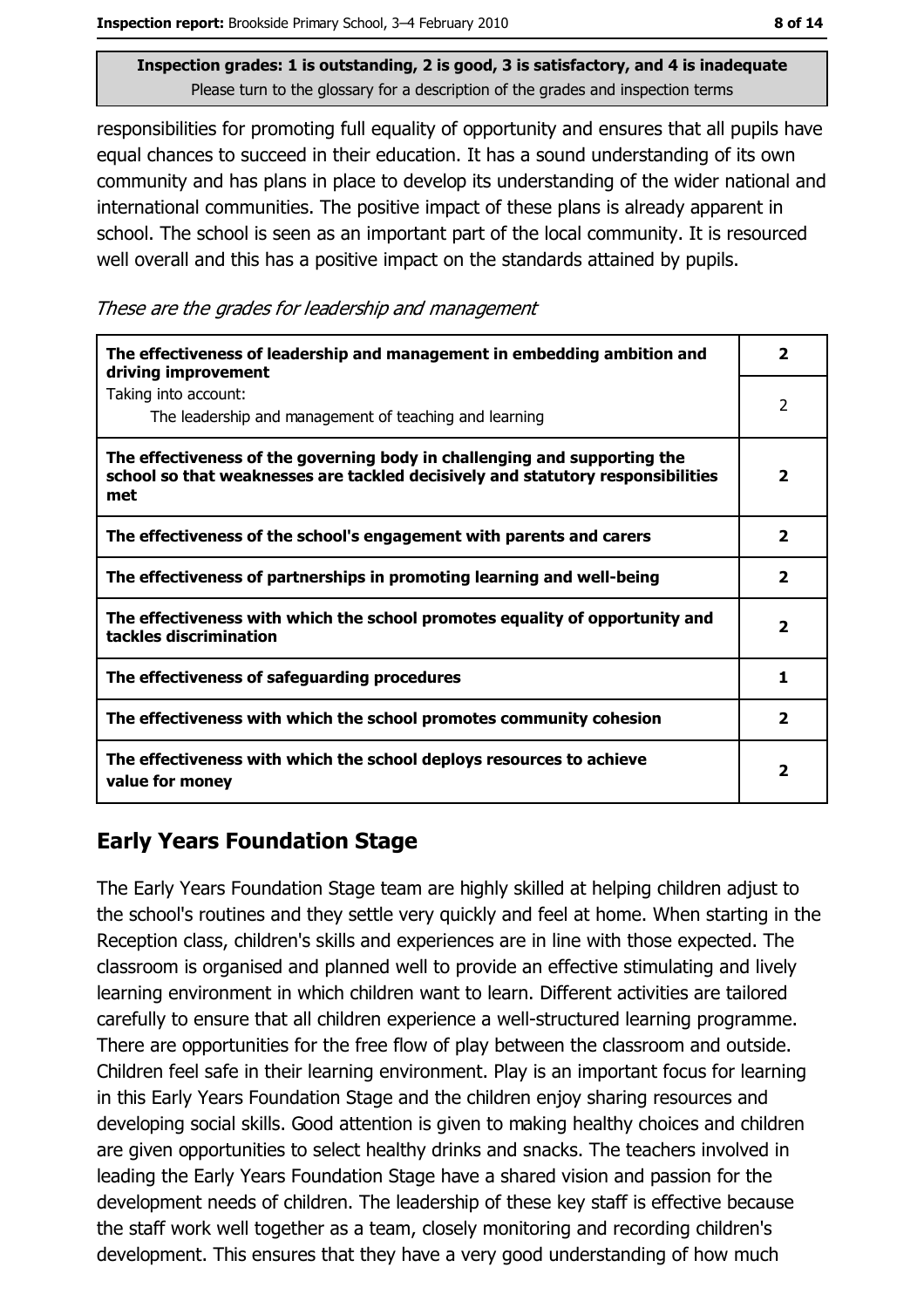progress is being achieved and where further work is needed. This responsive tracking of children's development enables children to make good progress and be well-prepared for the start of Key Stage 1.

These are the grades for the Early Years Foundation Stage

| <b>Overall effectiveness of the Early Years Foundation Stage</b>                             | 2              |
|----------------------------------------------------------------------------------------------|----------------|
| Taking into account:<br>Outcomes for children in the Early Years Foundation Stage            |                |
| The quality of provision in the Early Years Foundation Stage                                 |                |
| The effectiveness of leadership and management of the Early Years<br><b>Foundation Stage</b> | $\overline{2}$ |

#### **Views of parents and carers**

Nearly half of parents and carers returned the inspection questionnaire. A very large majority of these parents and carers were positive about the school and its work. A large number also wrote comments to expand upon their views. Many spoke in glowing terms about the school and praised the staff for their work helping their child to develop. One of the comments made by parents was, 'Brookside provides a fantastic, safe environment which nurtures, cares for and turns out well-rounded thoughtful children.' This comment typified the responses. A small number of parents raised concerns about some disruptive behaviour in classrooms. The inspection team investigated this issue and found that the school has effective processes in place for the management of any disruptive behaviour.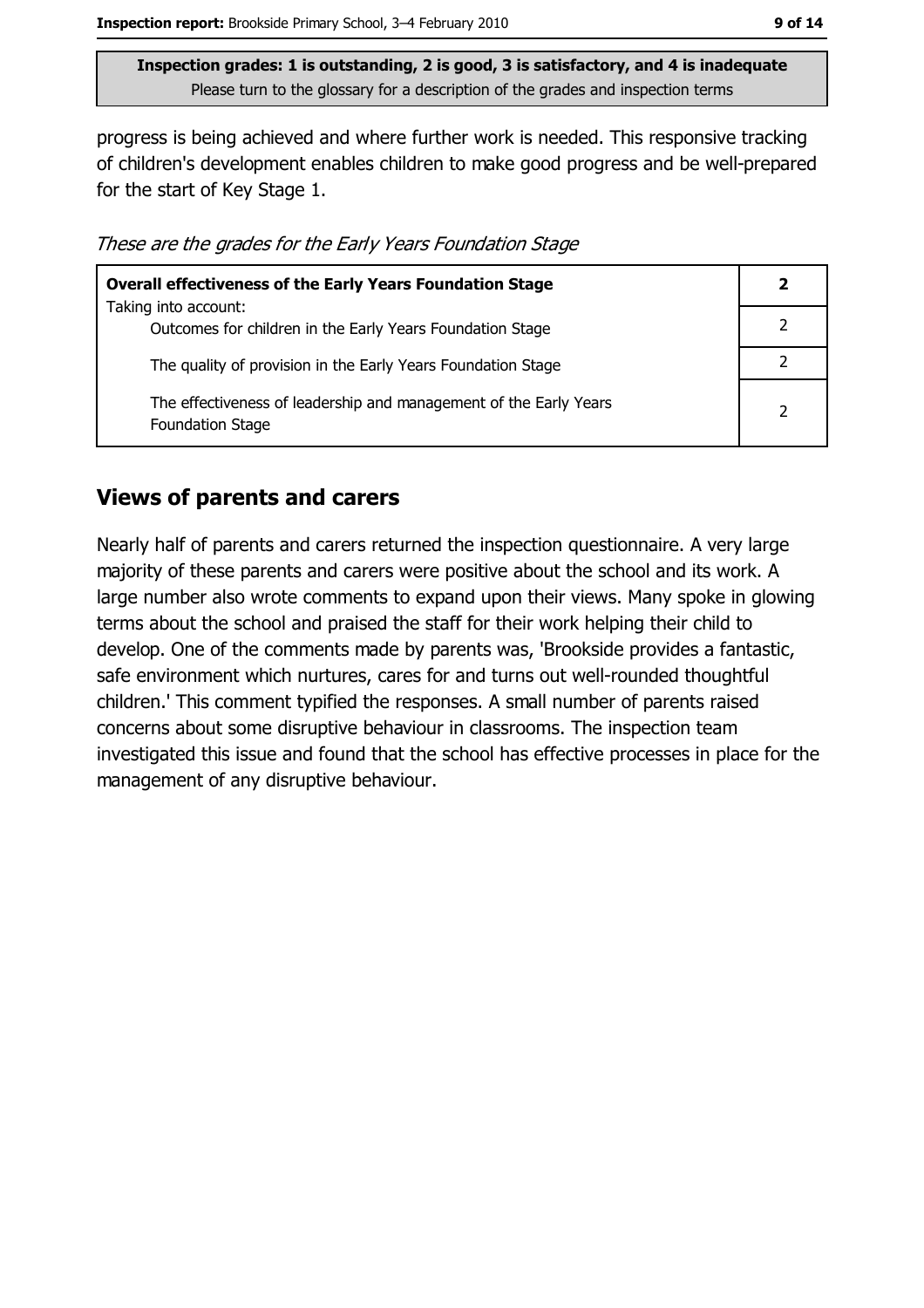#### Responses from parents and carers to Ofsted's questionnaire

Ofsted invited all the registered parents and carers of pupils registered at Brookside Primary School to complete a questionnaire about their views of the school.

In the questionnaire, parents and carers were asked to record how strongly they agreed with 13 statements about the school. The inspection team received 92 completed questionnaires by the end of the on-site inspection. In total, there are 216 pupils registered at the school.

| <b>Statements</b>                                                                                                                                                                                                                                       | <b>Strongly</b><br><b>Agree</b> |               | <b>Agree</b> |               | <b>Disagree</b> |               | <b>Strongly</b><br>disagree |               |
|---------------------------------------------------------------------------------------------------------------------------------------------------------------------------------------------------------------------------------------------------------|---------------------------------|---------------|--------------|---------------|-----------------|---------------|-----------------------------|---------------|
|                                                                                                                                                                                                                                                         | <b>Total</b>                    | $\frac{0}{0}$ | <b>Total</b> | $\frac{0}{0}$ | <b>Total</b>    | $\frac{0}{0}$ | <b>Total</b>                | $\frac{0}{0}$ |
| My child enjoys school                                                                                                                                                                                                                                  | 63                              | 68            | 28           | 30            | 1               | $\mathbf{1}$  | $\mathbf 0$                 | 0             |
| The school keeps my child<br>safe                                                                                                                                                                                                                       | 61                              | 66            | 30           | 33            | 1               | $\mathbf{1}$  | $\mathbf{0}$                | 0             |
| The school informs me<br>about my child's progress                                                                                                                                                                                                      | 46                              | 50            | 45           | 49            | $\mathbf{1}$    | 1             | $\mathbf 0$                 | 0             |
| My child is making enough<br>progress at this school                                                                                                                                                                                                    | 55                              | 60            | 35           | 38            | $\mathbf{1}$    | $\mathbf{1}$  | 0                           | 0             |
| The teaching is good at this<br>school                                                                                                                                                                                                                  | 58                              | 63            | 32           | 35            | $\mathbf 0$     | 0             | 0                           | 0             |
| The school helps me to<br>support my child's learning                                                                                                                                                                                                   | 53                              | 58            | 37           | 40            | 0               | 0             | 0                           | 0             |
| The school helps my child to<br>have a healthy lifestyle                                                                                                                                                                                                | 53                              | 58            | 36           | 39            | 1               | 1             | $\mathbf 0$                 | 0             |
| The school makes sure that<br>my child is well prepared for<br>the future (for example<br>changing year group,<br>changing school, and for<br>children who are finishing<br>school, entering further or<br>higher education, or<br>entering employment) | 50                              | 54            | 35           | 38            | $\mathbf 0$     | 0             | $\mathbf 0$                 | 0             |
| The school meets my child's<br>particular needs                                                                                                                                                                                                         | 52                              | 57            | 36           | 39            | $\mathbf{1}$    | 1             | $\mathbf{0}$                | 0             |
| The school deals effectively<br>with unacceptable behaviour                                                                                                                                                                                             | 34                              | 37            | 45           | 49            | 8               | 9             | 1                           | $\mathbf{1}$  |
| The school takes account of<br>my suggestions and<br>concerns                                                                                                                                                                                           | 37                              | 40            | 48           | 52            | $\overline{2}$  | 2             | $\mathbf 0$                 | 0             |
| The school is led and<br>managed effectively                                                                                                                                                                                                            | 49                              | 53            | 41           | 45            | $\mathbf{1}$    | $\mathbf{1}$  | $\bf{0}$                    | $\pmb{0}$     |
| Overall, I am happy with my<br>child's experience at this<br>school                                                                                                                                                                                     | 63                              | 68            | 28           | 30            | $\mathbf{1}$    | $\mathbf{1}$  | $\bf{0}$                    | $\pmb{0}$     |

The table above summarises the responses that parents and carers made to each statement. The percentages indicate the proportion of parents and carers giving that response out of the total number of completed questionnaires. Where one or more parents and carers chose not to answer a particular question, the percentages will not add up to 100%.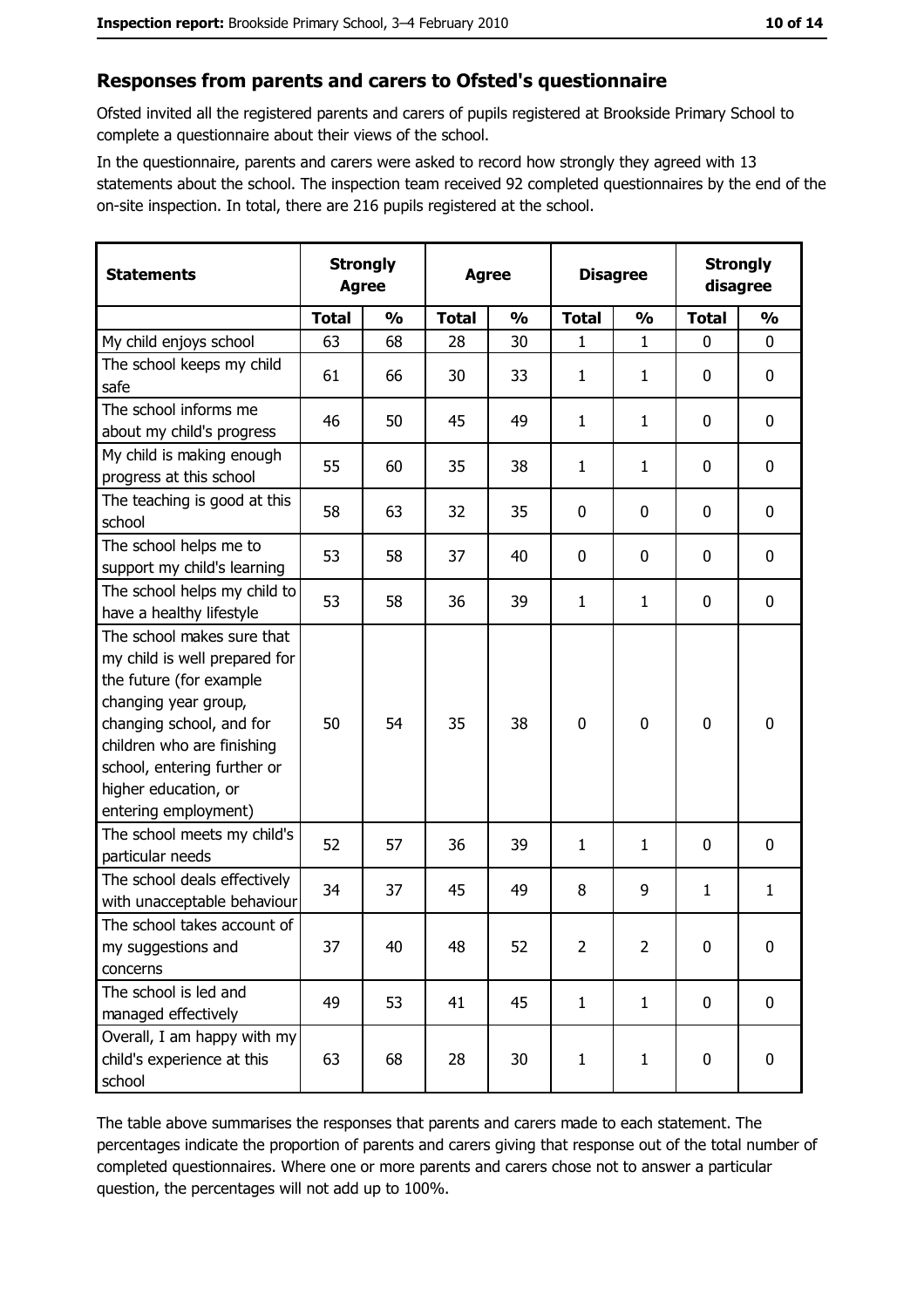## Glossary

| Grade   | <b>Judgement</b> | <b>Description</b>                                                                                                                                                                                                               |
|---------|------------------|----------------------------------------------------------------------------------------------------------------------------------------------------------------------------------------------------------------------------------|
| Grade 1 | Outstanding      | These features are highly effective. An oustanding<br>school provides exceptionally well for its pupils' needs.                                                                                                                  |
| Grade 2 | Good             | These are very positive features of a school. A school<br>that is good is serving its pupils well.                                                                                                                               |
| Grade 3 | Satisfactory     | These features are of reasonable quality. A satisfactory<br>school is providing adequately for its pupils.                                                                                                                       |
| Grade 4 | Inadequate       | These features are not of an acceptable standard. An<br>inadequate school needs to make significant<br>improvement in order to meet the needs of its pupils.<br>Ofsted inspectors will make further visits until it<br>improves. |

## What inspection judgements mean

#### Overall effectiveness of schools inspected between September 2007 and July 2008

|                       | Overall effectiveness judgement (percentage of<br>schools) |      |                     |                   |
|-----------------------|------------------------------------------------------------|------|---------------------|-------------------|
| <b>Type of school</b> | <b>Outstanding</b>                                         | Good | <b>Satisfactory</b> | <b>Inadequate</b> |
| Nursery schools       | 39                                                         | 58   | 3                   | 0                 |
| Primary schools       | 13                                                         | 50   | 33                  | 4                 |
| Secondary schools     | 17                                                         | 40   | 34                  | 9                 |
| Sixth forms           | 18                                                         | 43   | 37                  | $\overline{2}$    |
| Special schools       | 26                                                         | 54   | 18                  | $\overline{2}$    |
| Pupil referral units  | 7                                                          | 55   | 30                  | 7                 |
| All schools           | 15                                                         | 49   | 32                  | 5                 |

New school inspection arrangements were introduced on 1 September 2009. This means that inspectors now make some additional judgements that were not made previously.

The data in the table above were reported in The Annual Report of Her Majesty's Chief Inspector of Education, Children's Services and Skills 2007/08.

Percentages are rounded and do not always add exactly to 100. Secondary school figures include those that have sixth forms, and sixth form figures include only the data specifically for sixth form inspection judgements.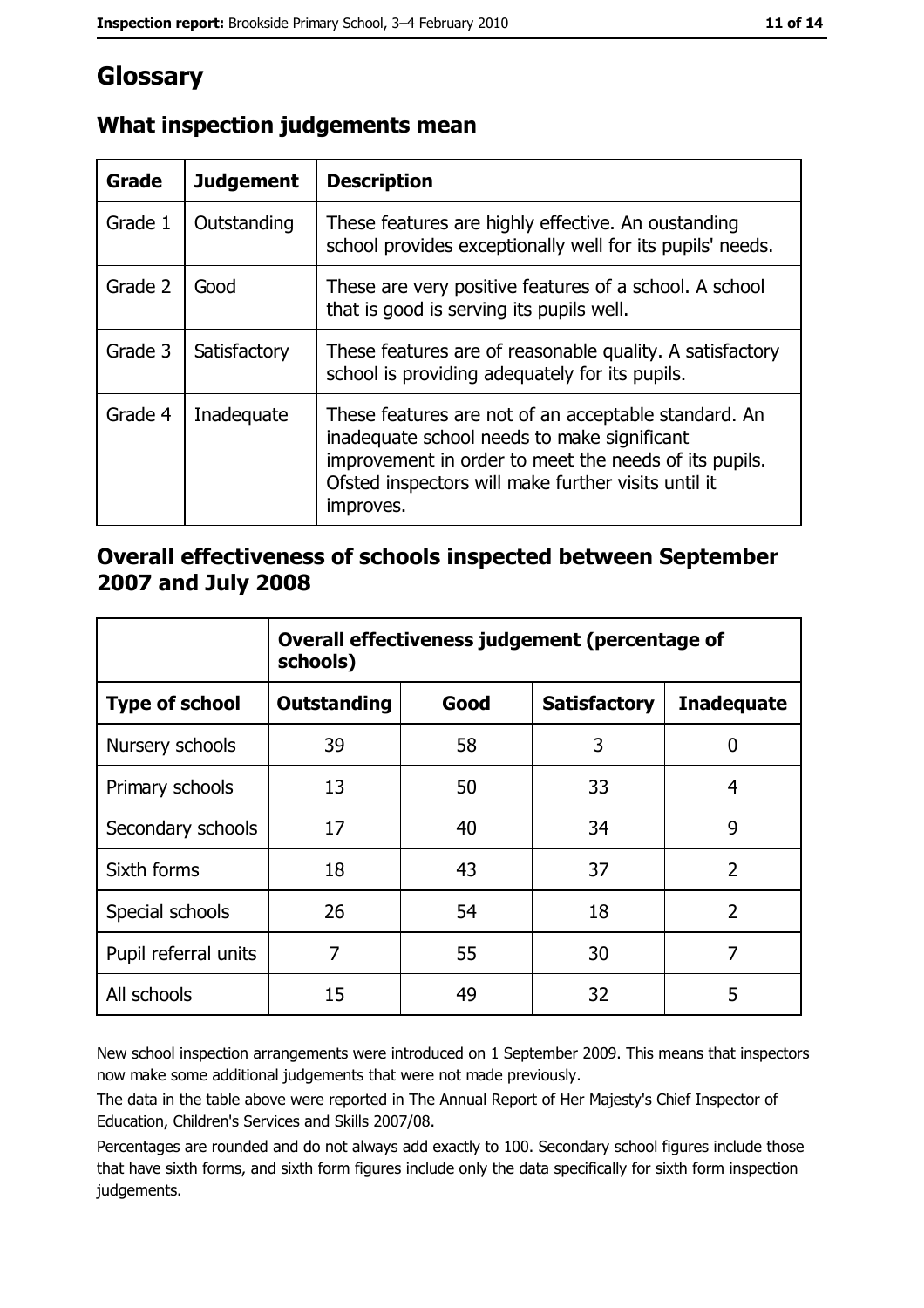# **Common terminology used by inspectors**

| Achievement:                  | the progress and success of a pupil in<br>their learning, development or training.                                                                                                                                                                                                                                |
|-------------------------------|-------------------------------------------------------------------------------------------------------------------------------------------------------------------------------------------------------------------------------------------------------------------------------------------------------------------|
| Attainment:                   | the standard of the pupils' work shown by<br>test and examination results and in<br>lessons.                                                                                                                                                                                                                      |
| Capacity to improve:          | the proven ability of the school to<br>continue improving. Inspectors base this<br>judgement on what the school has<br>accomplished so far and on the quality of<br>its systems to maintain improvement.                                                                                                          |
| Leadership and management:    | the contribution of all the staff with<br>responsibilities, not just the headteacher,<br>to identifying priorities, directing and<br>motivating staff and running the school.                                                                                                                                     |
| Learning:                     | how well pupils acquire knowledge,<br>develop their understanding, learn and<br>practise skills and are developing their<br>competence as learners.                                                                                                                                                               |
| <b>Overall effectiveness:</b> | inspectors form a judgement on a school's<br>overall effectiveness based on the findings<br>from their inspection of the school. The<br>following judgements, in particular,<br>influence what the overall effectiveness<br>judgement will be.                                                                    |
|                               | The school's capacity for sustained<br>improvement.<br>Outcomes for individuals and groups<br>of pupils.<br>The quality of teaching.<br>The extent to which the curriculum<br>meets pupil's needs, including where<br>relevant, through partnerships.<br>The effectiveness of care, guidance<br>٠<br>and support. |
| Progress:                     | the rate at which pupils are learning in<br>lessons and over longer periods of time. It<br>is often measured by comparing the<br>pupils' attainment at the end of a key<br>stage with their attainment when they<br>started.                                                                                      |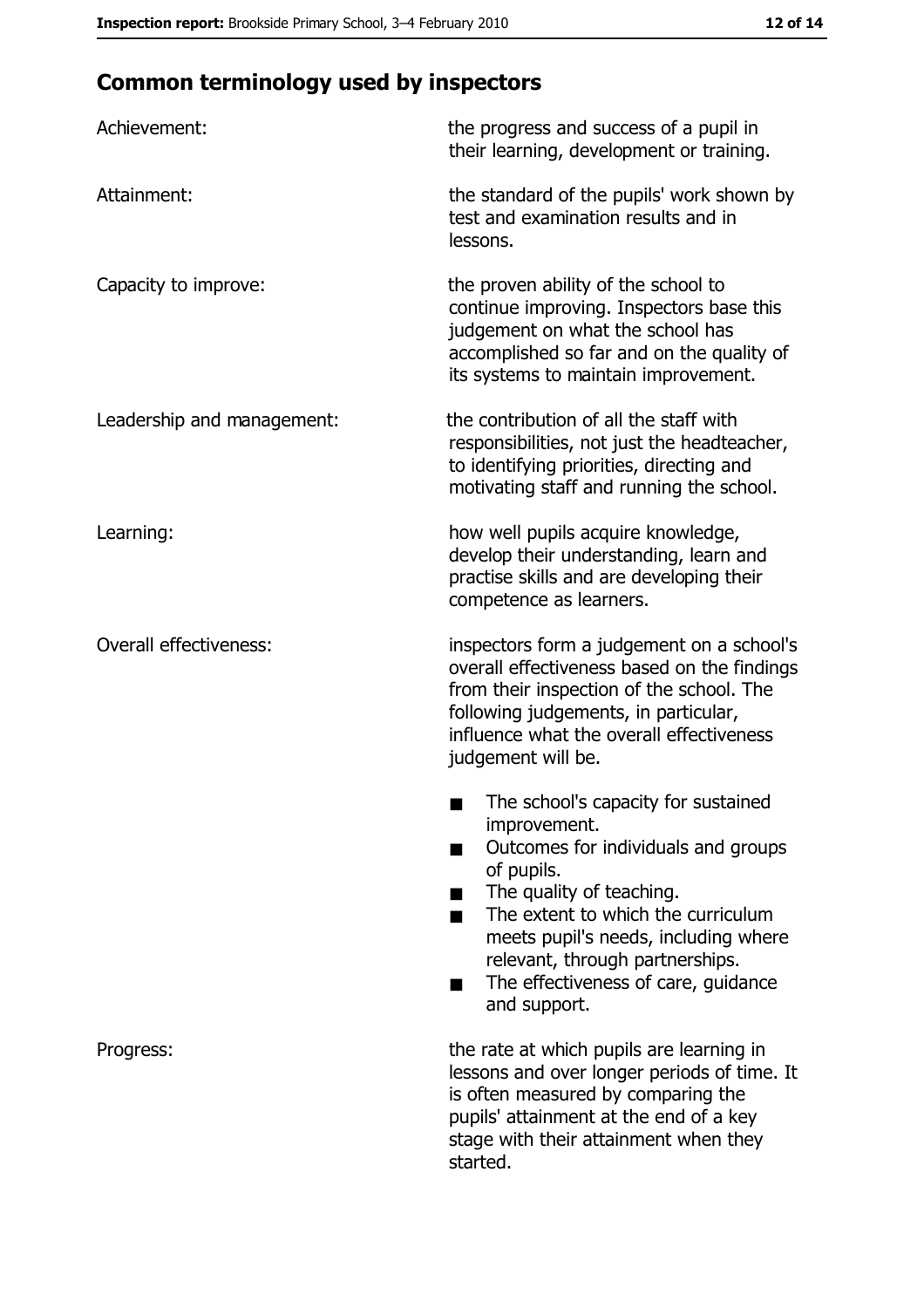This letter is provided for the school, parents and carers to share with their children. It describes Ofsted's main findings from the inspection of their school.



5 February 2010

Dear Pupils

Inspection of Brookside Primary School, Loughborough, LE12 6LG

Thank you for welcoming the inspectors so warmly when we visited your school. We really enjoyed meeting you and talking with you to find out about your school. Thank you to everyone who also completed the pupils' questionnaires; they provided us with a great deal of information about your views. It is clear that you go to a very friendly and welcoming school. It provides you with a good education and it has some outstanding features, which you enjoy.

These are the main things that we found out about your school.

You behave very well at all times.

You enjoy school and always want to do your best.

You care well for others, both at school and in the wider community

You know the adults care for you and this makes you feel safe and gives you confidence to talk to them if you have any worries.

You like lessons that are interesting and help you to learn.

You know how to eat healthily and understand why that is important.

We have asked the school's leaders to do two things to help make it even better.

Improve the amount of progress which you make within your learning while in Key Stage 2.

Improve the use of ICT throughout school to make your lessons more exciting and help you in your learning.

We have many good memories about your school and hope that you achieve all the ambitions that you shared with us.

Yours sincerely

Declan McCauley

Lead Inspector